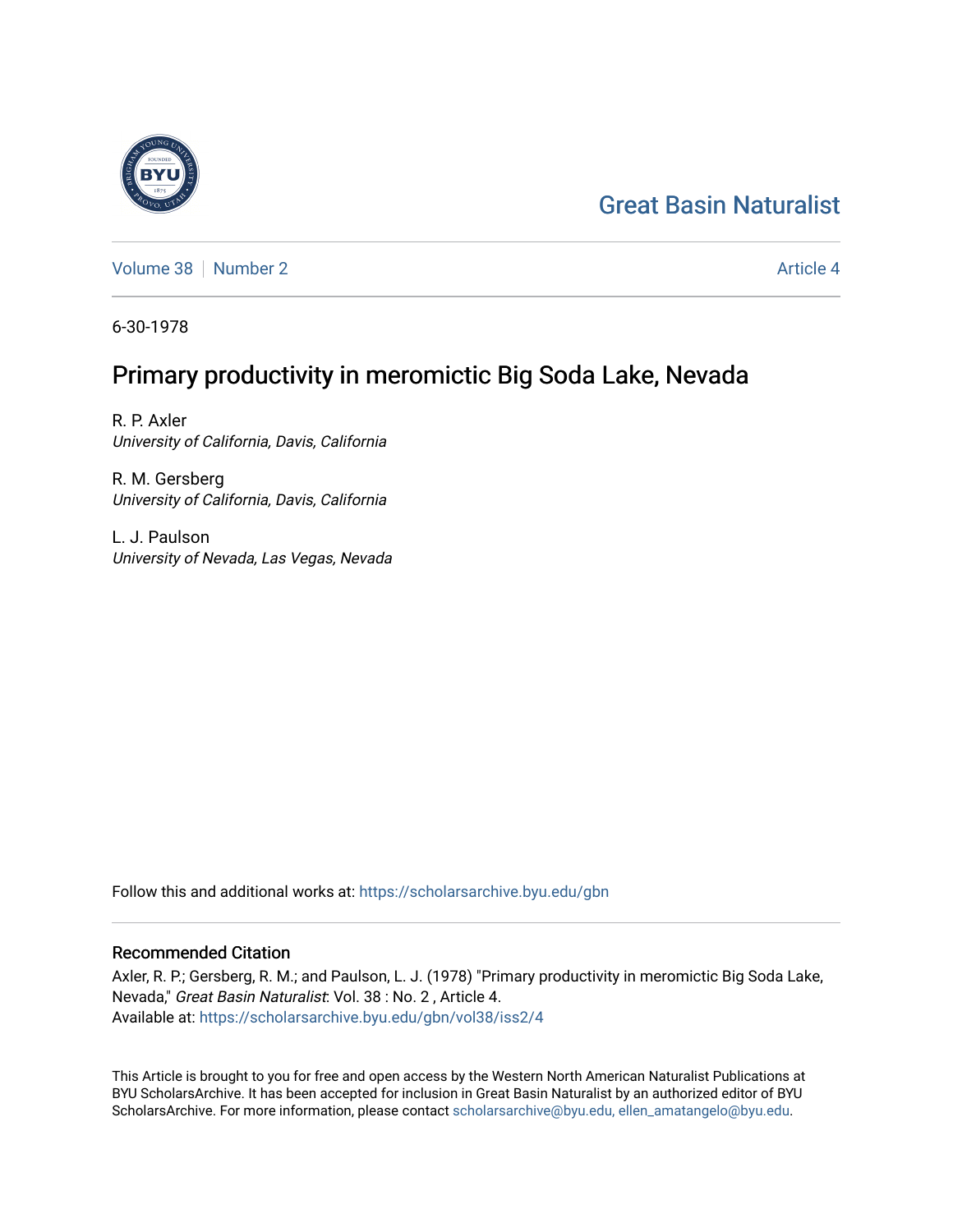### PRIMARY PRODUCTIVITY IN MEROMICTIC BIG SODA LAKE, NEVADA

#### R. P. Axler', R. M. Gersberg', and L. J. Paulson<sup>2</sup>

Abstract.— In situ radiocarbon uptake measurements conducted at Big Soda Lake, Nevada, indicate that (i) bacterial photosynthesis comprises an important fraction (30 percent) of the lake's total primary production and (ii) bacterial chemosynthesis contributes significantly to organic particle production. The results of nutrient enrichment bioassay experiments support Hutchinson's prediction that availability of inorganic nitrogen, rather than phosphorus, limits primary production in the mixolimnion. Nutrient additions of  $N\tilde{O}_3-N$  with  $Fe^{+3}$  most stimulated  $^{14}C$  uptake.

Big Soda Lake was described hydrologically as early as 1885 (Russell 1885) and has received considerable limnological at tention by virtue of its meromixis (Hutchinson 1937, 1957, Kimmel et al., in press). However, little biological data has been ac cumulated on the lake. Hutchinson, in 1933, found a thermally stratified mixolimnion with an oxygen depleted hypolimnion, overlying an anoxic monimolimnion. He measured concentrations of a number of nutri ents and deduced that phosphorus was much less likely to limit primary production in the mixolimnion than inorganic combined nitrogen (Hutchinson 1937). Koenig et al. (1971) reported on the limnological status of the lake and noted a stratum of pinkcolored water located in the deep hypolimnion. Photosynthetic purple sulfur bacteria were identified in this water (Rhodothece sp. and Thiothece sp.). However, primary productivity measurements were not made.

In a meromictic lake with high concentrations of sulfide in the chemocline region and an anoxic (but photic) hypolimnion, bacterial photosynthesis may comprise a sig nificant fraction of a lake's primary production (Wetzel 1975, Cohen et al. 1977a, b). We have utilized inorganic <sup>14</sup> C to esti mate the magnitude of algal and bacterial photosynthesis at Big Soda Lake and have conducted nutrient enrichment experiments to investigate the possible nitrogen limita tion suggested by Hutchinson.

#### **METHODS**

Temperature, pH, and dissolved oxygen were measured in situ with a calibrated Hydrolab water quality analyzer. Light penetration was measured with a Whitney LMD photometer. Total alkalinity was de termined by potentiometric titration with O.IN HCl. Chloride concentrations were de termined by the argentometric method (Am. Public Health Assoc. 1971). Total phosphorus, reactive iron, and nitrate were de termined by the methods of Strickland and Parsons (1968) as modified by Fujita (see Goldman 1974). Ammonia was determined as per Solórzano (1969) as modified by Liddicoat et al. (1975). In situ incubations of water samples with  $^{14}C$  for determination of primary productivity and nutrient stimulation followed the procedures developed and modified by Goldman (1963). Filtered samples were acid fumed (Wetzel 1965) to remove precipitated and adsorbed <sup>14</sup>C. Solar insolation was recorded with a Belfort pyr heliometer. Dissolved inorganic carbon (DIG) available for photosynthesis was ap proximated from temperature, pH, and al kalinity data using the data of Saunders et al. (1962). This method probably over-

<sup>&#</sup>x27;Division of Environmental Studies, University of California, Davis, California 95616.

<sup>&#</sup>x27;Department of Biological Sciences, University of Nevada, Las Vegas, Nevada 89154.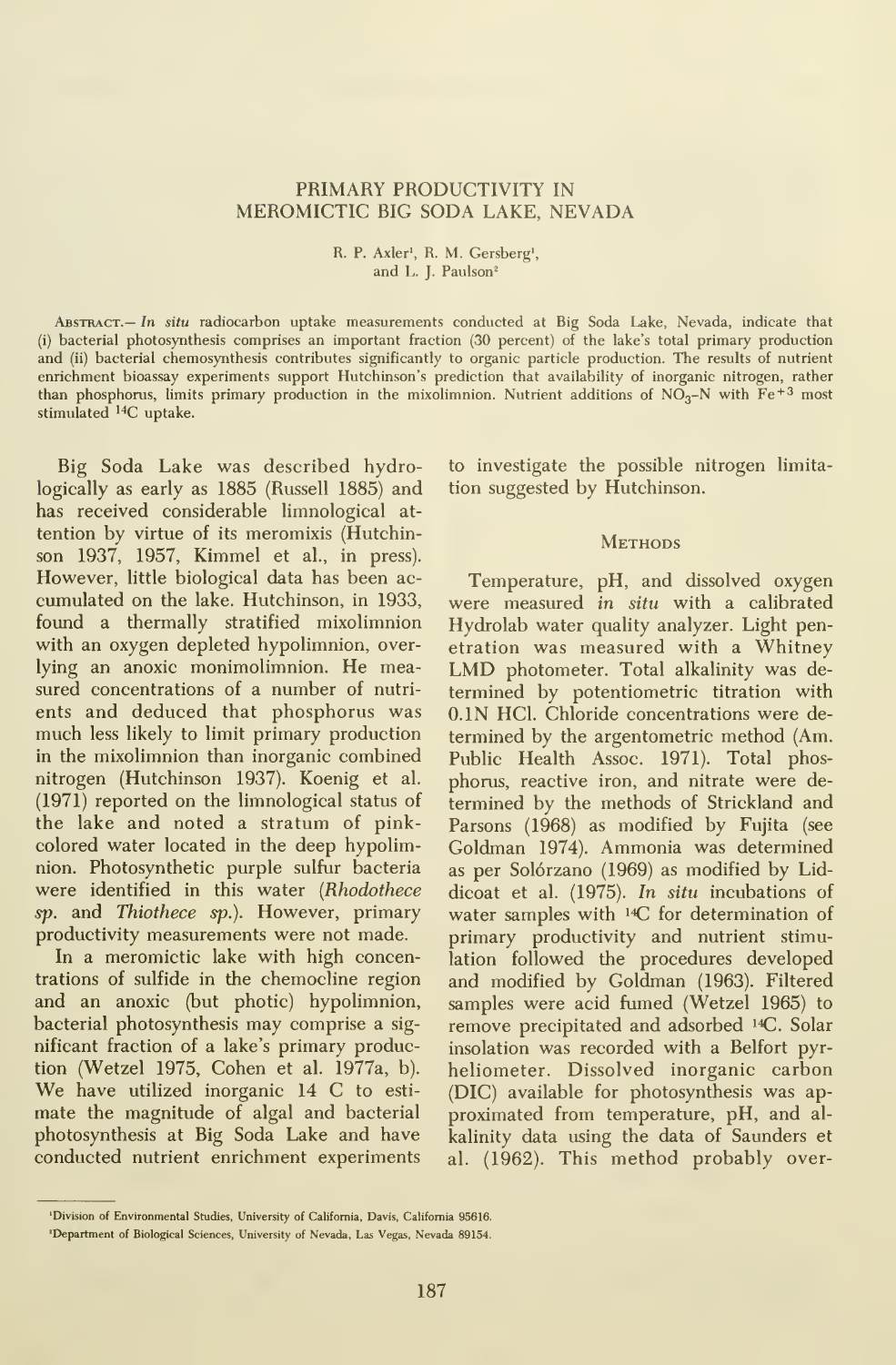estimates available DIG in alkaline Big Soda Lake samples (see Hutchinson 1957, Tailing 1973), and thereby results in some overestimation of primary productivity.

### Results and Discussion

On 23 April 1977 the thermocline and chemocline were located at about <sup>5</sup> m and 37.5 m, respectively (Fig. 1). The vertical extinction coefficient was 0.35 m<sup>-1</sup> and measurable light penetrated to 26 m.

The vertical distribution of primary productivity (Fig. 2) was bimodal with peaks at

4

8

0

<sup>5</sup> and <sup>25</sup> m. The zone below 17.5 m was oxygen deficient ( $\leq 1$  mg  $0_2 \cdot f^{-1}$ ) and presumably, could only support photosynthetic growth by anaerobic bacteria.<sup>3</sup> The areal productivity for this zone was calculated to be 317 mg C·m-2-day-1. Similar calculations for the upper, aerobic zone yielded a value of 717 mg C·m-2·day-1 (phytoplankton photosynthesis). Therefore, the bacterial contri bution to the total photosynthetic productivity in the water column was 31 percent.

At all depths inorganic carbon uptake in dark bottles represents a large percentage of that in light bottles, thus indicating sig-

-I



Fig. 1. Depth profiles of temperature, pH, and chloride for Big Soda Lake, 23 April 1977.

<sup>&</sup>lt;sup>3</sup>Recent evidence indicates that some species of Oscillatoria are able to photosynthesize anaerobically by using H<sub>2</sub>S as a source of electrons for photosystem II (Cohen et al. 1975).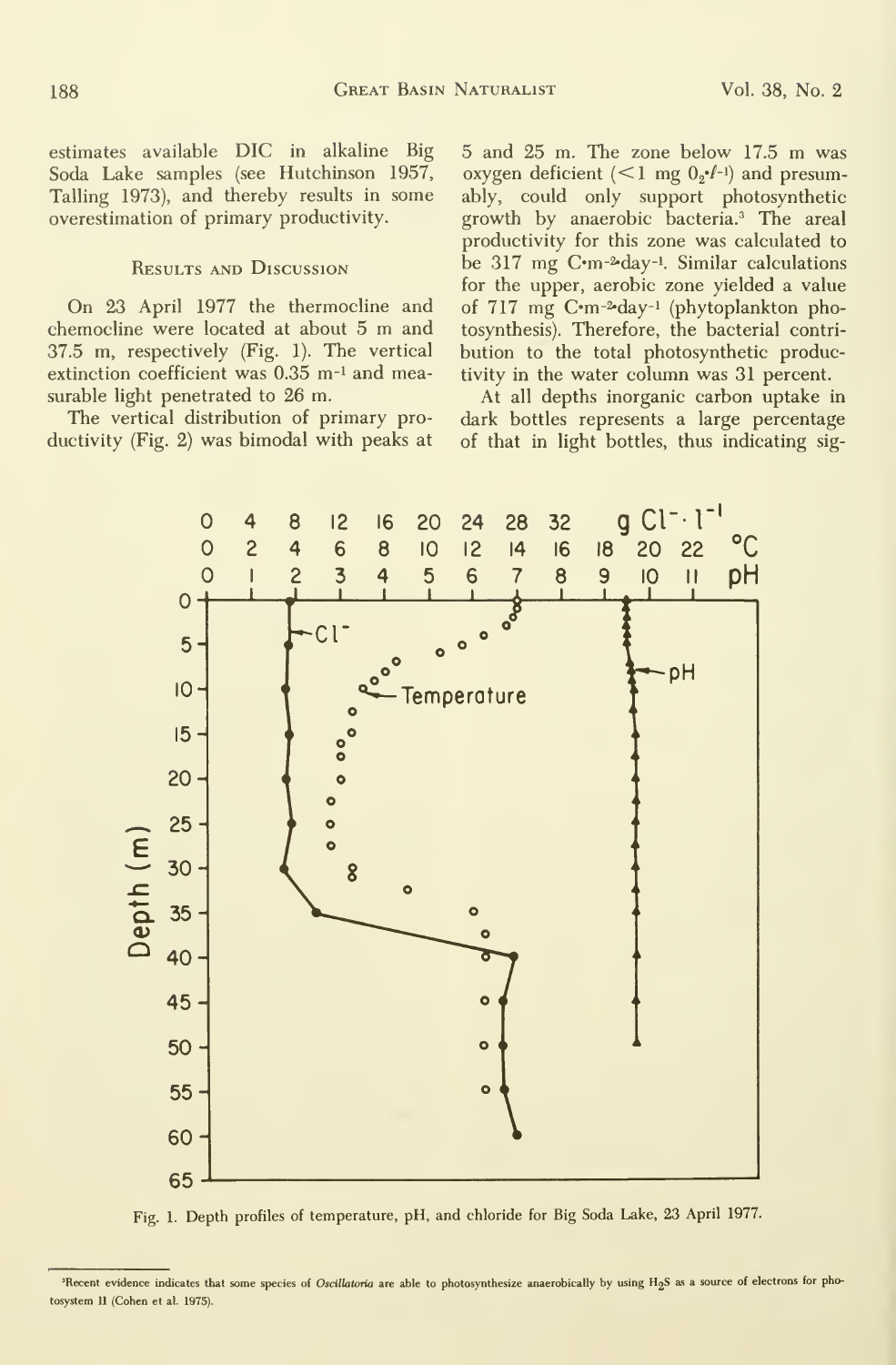nificant chemosynthetic activity. In the mixolimnion this is probably due to both ni trifying bacteria (which utilize electrons from  $NH_4$ <sup>+</sup> to reduce  $CO_2$ ) and sulfur oxidizing bacteria (which utilize electrons from  $H<sub>2</sub>S$  to reduce  $CO<sub>2</sub>$ ). Concentrations of sulfide (from Koenig et al. 1971) and ammonia (Fig. 3) in the region of the chemocline are 400 mg  $S·l$ <sup>-1</sup> and 4-34 mg  $N·l$ <sup>-1</sup>, respectively, and therefore, the gradual entrainment of monimolimnetic water (see Kimmel et al., in press) must introduce appreciable quantities of these nutrients into the mixolimnion during the fall-winter overturn. Conditions in the deep hypolimnion are also suitable for chemosynthetic denitrifying sul fur bacteria, such as Thiobacillus denitrifi cans. The concentration of nitrate in the ox ygen depleted hypolimnion does decline

from 55 to 9  $\mu$ gN $\cdot$  $\ell$ <sup>-1</sup> (see Fig. 3). In the strictly anoxic monimolimnion, high dark uptake rates may be due to the presence of anaerobic sulfate reducing bacteria (e.g., Delsulfovibrio desulfuricans) which are fac ultatively autotrophic and use molecular hydrogen as an electron donor (Doelle 1975).

Our data for total phosphorus, ammonia, and iron (Fig. 3) are similar to those reported by Hutchinson (1937). A series of nutri ent enrichment experiments on epilimnetic water collected on 24 April 1976 provided evidence to support Hutchinson's suggestions concerning phosphorus and nitrogen limitation of primary productivity. Maximum stimulation of  $^{14}C$  uptake occurred in water samples enriched with both nitrate and iron (Fig. 4). Phosphate additions, ei ther singly or together with nitrate or iron.



Fig 2. Depth profiles of dissolved oxygen and primary productivity, 23 April 1977 (1000-1400 hrs). Productivity data represents the difference in uptake between light and dark sample bottles where each has been cor rected for dark-uptake during the time between removal from the lake and filtration.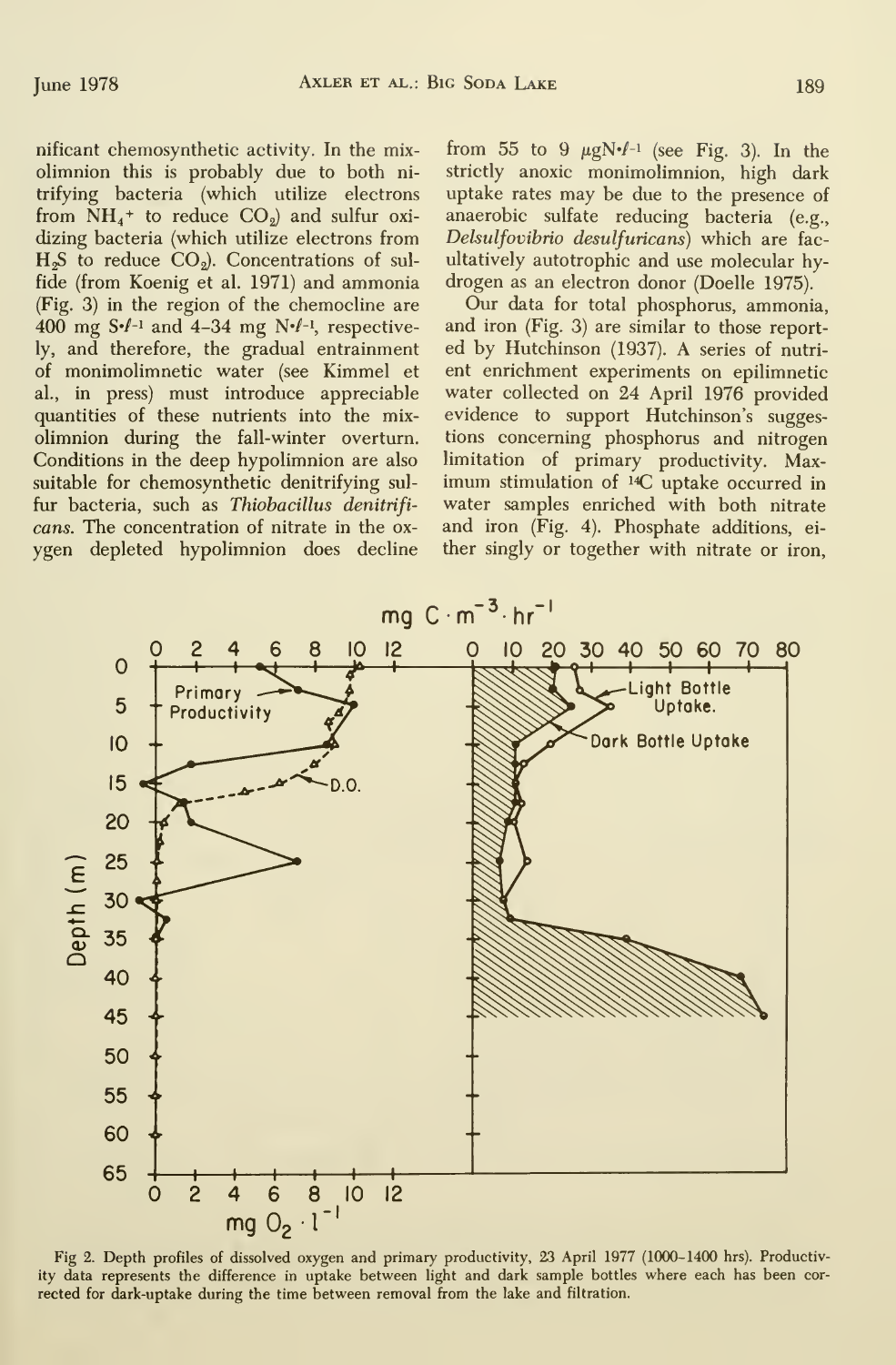produced a small effect. Similarly, trace metal additions provided little stimulation unless added in concert with nitrate and iron.<sup>4</sup>

Primary production in many types of lakes has been shown to be limited by in organic nitrogen concentration and, in a number of hardwater calcareous lakes, by available iron (Wetzel 1975). Goldman (1972) reported that on water samples from Lake Tahoe, Galifornia, nitrate and iron acting in concert produced a greater stimulation of primary productivity than either one added singly. Such an effect may be

due to the role of iron in the assimilatory reduction of nitrate by microorganisms. After reduction to nitrite via the enzyme nit rate reductase, further reduction to ammonium is catalyzed by nitrite reductase. Iron appears to be an integral component of both nitrite reductase and of ferredoxin, the immediate electron donor (Morris 1975, Healey 1973).

The data we have accumulated on Big Soda Lake are of a preliminary nature and certainly insufficient to fully delineate the microbial processes occurring in the water column. However, they do indicate a very



Fig. 3. Depth profiles of NO<sub>3</sub>-N and NH<sub>3</sub>-N (24 April 1977); total phosphorus, reactive iron, and NH<sub>3</sub>-N (24 April 1976).

<sup>&#</sup>x27;Unfortunately, the variance in our primary productivity data from April 1976 was generally too high to include in this report (presumably this was due to precipitation of carbonates during the sample filtrations with subsequent clogging of the filtration apparatus). However, the limnological condition of the lake, as determined by vertical profiles of temperature, dissolved oxygen, light attenuation, alkalinity, pH, and chloride and ammonium concentrations was virtually identical in 1976 to 1977. Furthermore, the primary productivity at 0 m and 5 m (23 April 1976) was 4.5 mg C-m $^{-3}$ hr $^{-1}$  and 9.3 mg C·m<sup>-3</sup>·hr<sup>-1</sup>, respectively, which were similar to the rates measured at these depths in 1977.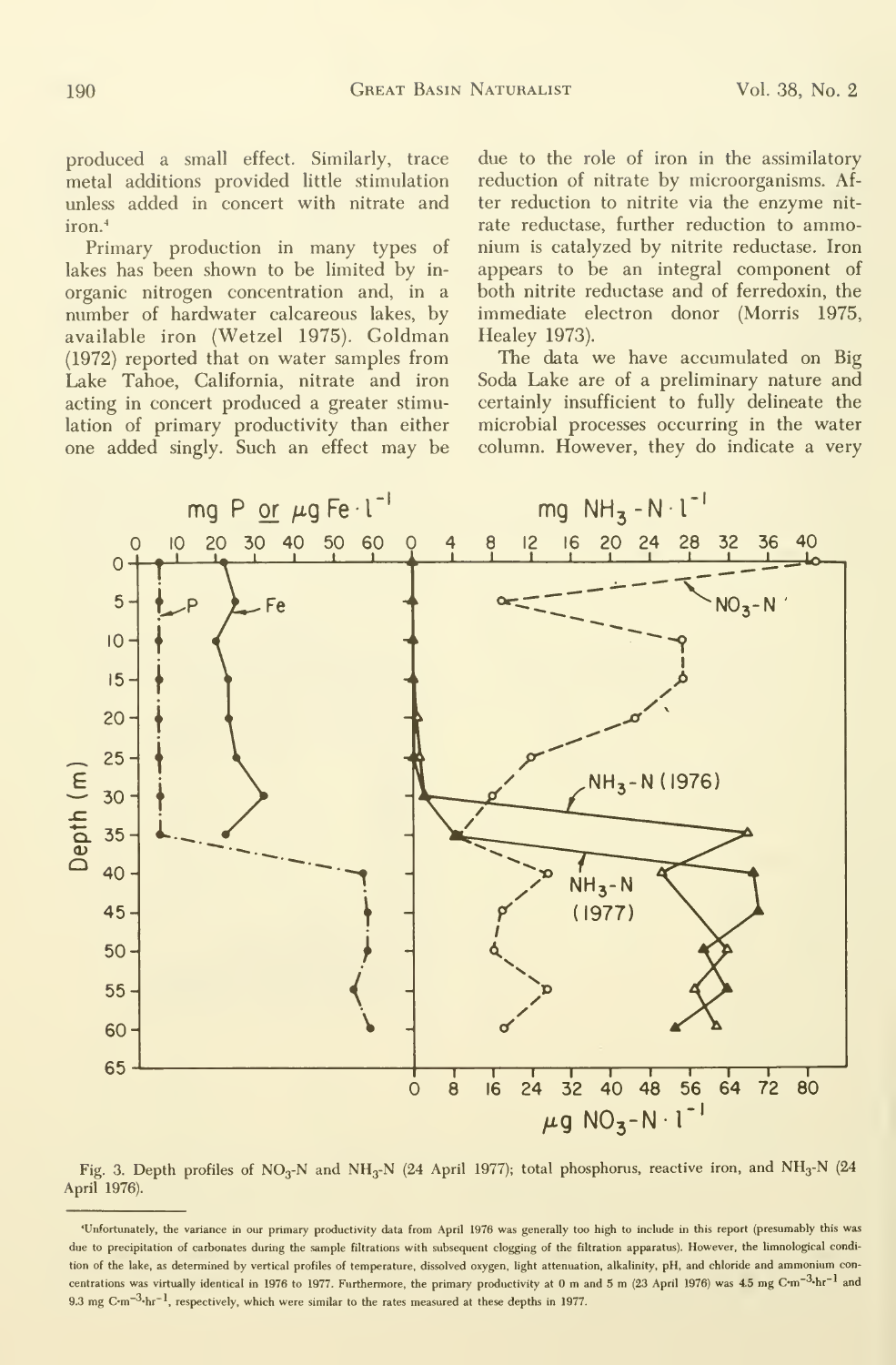interesting system in which bacterial photosynthesis is an important fraction of the total primary productivity, and bacterial chemosynthesis contributes significantly to organic particle production. There was no obvious pink color in deep hypolimnetic water when our measurements were made and, therefore, one might expect the rate of bacterial photosynthesis to be much higher later in the growing season (as when Koenig et al. collected samples in October 1970). However, the fraction of total primary productivity contributed by the sulfur bacteria seasonally remains to be investigated.

We are especially indebted to Dr. Bruce L. Kimmel from the University of Oklahoma Biological Station, who helped with the field and laboratory work and data analysis and interpretation, and who criti cally reviewed the manuscript. We ac knowledge the field and laboratory assis tance of the University of California (Davis) 1976 and 1977 limnology laboratory classes and the financial assistance of the Division of Environmental Studies. Some of the equipment used in this investigation was purchased under the auspices of National Science Foundation grants NSF BM 74- 02246 AOl and NSF DEB 76-19524 to C. R. Goldman. J. Coil contributed significantly with the laboratory analyses. M. Smith and G. Malyj aided in manuscript preparation.

#### LITERATURE CITED

- American Public Health Association. 1971. Stan dard methods for the examination of water and wastewater. New York. <sup>874</sup> pp.
- Cohen, Y., B. B. Jorgensen, E. Padan, and M. Shilo. 1975. Sulfide dependent anoxygenic photosynthesis in the cyanobacterium Oscillatoria limnetic. Nature 257:489-492.
- Cohen, Y., W. E. Krumbein, and M. Shilo. 1977a. Solar Lake (Sinai). 2. Distribution of photosynthetic microorganisms and primary production. Limnol. Oceanogr. 22:609-620.
- 1977b. Solar Lake (Sinai). 3. Bacterial distribu tion and production. Limnol. Oceanogr. 22:621-634.



Fig. 4. Results of nutrient enrichment bioassays on water collected 24 April 1976. Enrichment concentrations were:  $N = 50 \mu g NO_3-N-1$ ;  $P = 50 \mu g PO_4^{-3} - P-1$ ; Fe = 25  $\mu g F e^{+3} - 1$ ; Trace = 3  $\mu g^{-1}$  each of Co, Mo, Zn, Mn.